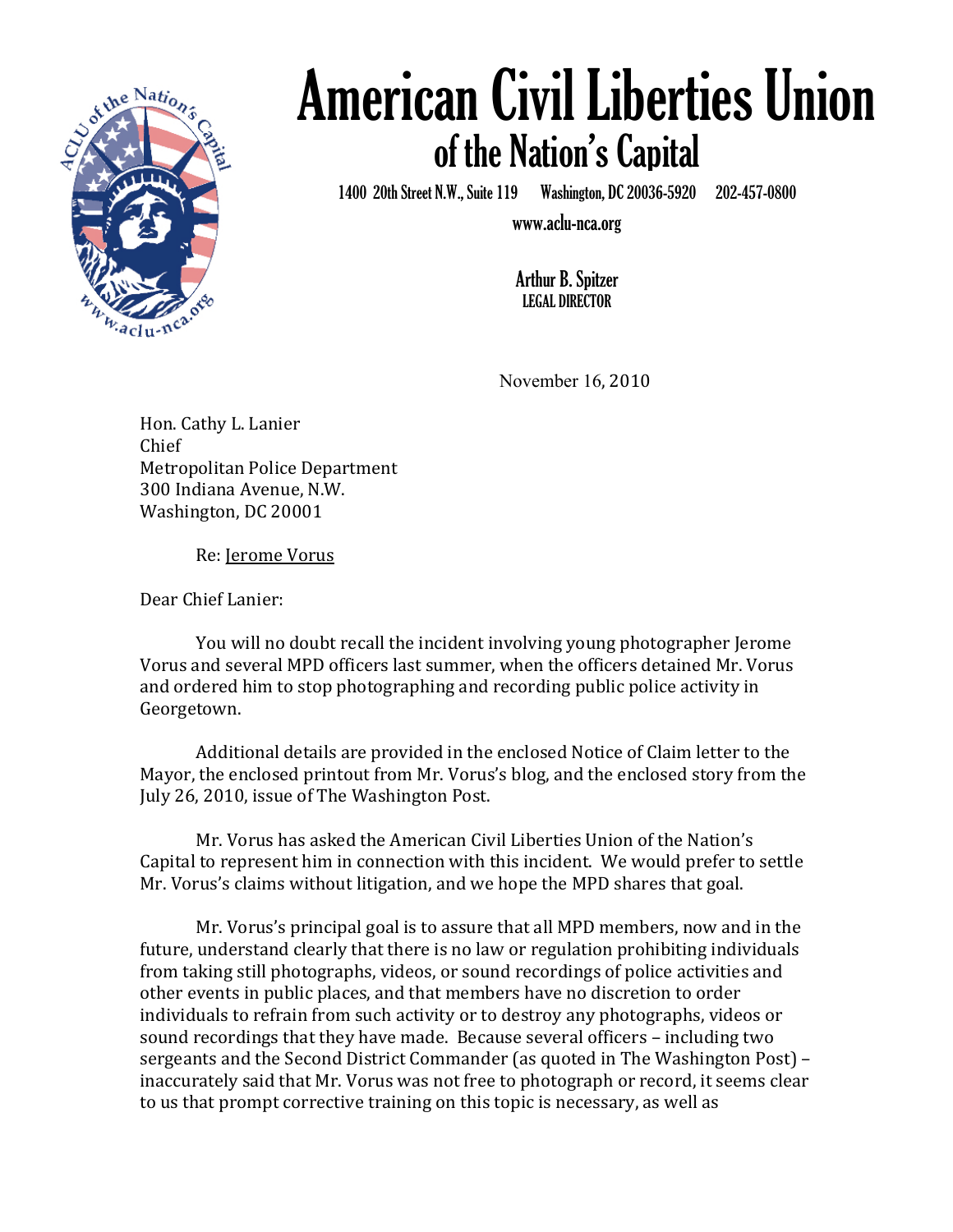Hon. Cathy L. Lanier November 16, 2010 Page two

promulgation of a new General Order or amendment of an existing General Order, and development of suitable permanent training materials and programs.

Mr. Vorus also seeks an appropriate apology and reasonable compensation from the MPD for the violation of his rights, as well as some means of assuring that he, personally, will not again be detained or given unlawful orders by MPD officers when he takes photographs in public places.

We would be happy to meet with you or your representative if you would like to explore the possibility of a settlement before litigation. We look forward to your reply.

Sincerely yours,

Arthur B. Spitzer Attorney for Jerome Vorus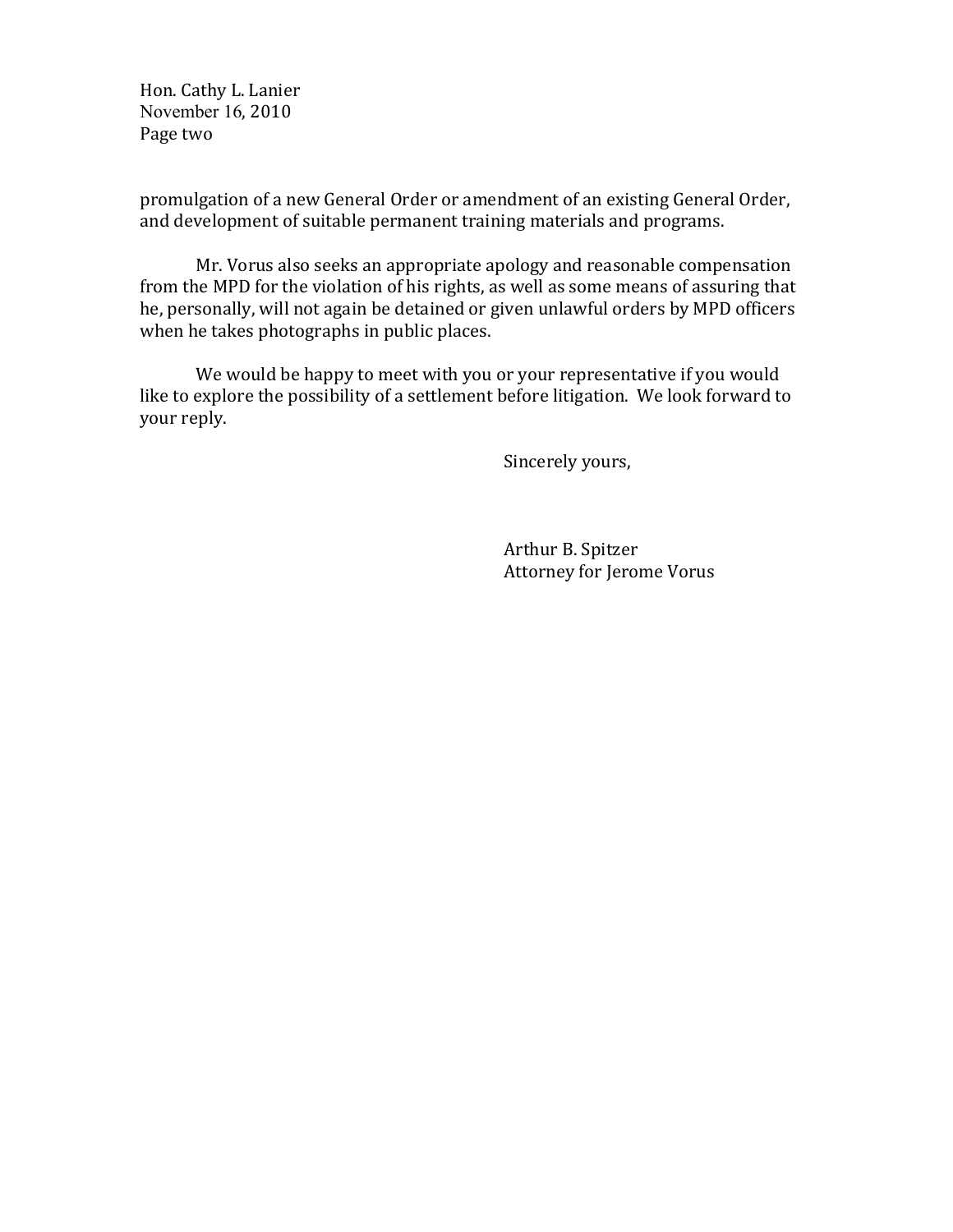

## of the Nation's Capital American Civil Liberties Union

ம்<br>1. 1400 20th Street N.W., Suite 119 Washington, DC 20036-5920 202-457-0800

www.aclu-nca.org

Arthur B. Spitzer LEGAL DIRECTOR

November 16, 2010

Hon. Adrien Fenty c/o D.C. Office of Risk Management Attention: Claims 441 4th Street, N.W., Suite 800 South Washington, DC 20001

Re: Jerome Vorus - Notice of Claims

Dear Mayor Fenty:

This letter is to notify you, pursuant to D.C. Code  $\S$  12-309, of claims for unliquidated damages that may be brought against the District of Columbia and/or its" agents by Mr. Jerome Vorus. The time, place and circumstances giving rise to these claims are as follows.

Date of incident: July 3, 2010.

Time of Incident: Afternoon or early evening.

Place of Incident: Vicinity of 29th and M Streets, N.W., Washington, D.C.

Circumstances: On July 3, 2010, Mr. Vorus was walking in Georgetown. Noticing an MPD traffic stop he started to take some photographs from the public sidewalk. A male officer then approached Mr. Vorus and asked, for "security reasons," why he was taking pictures. Mr. Vorus told the officer he wanted to have some pictures of a traffic stop for his photo collection. A female officer spoke to the male officer, who then asked Mr. Vorus for his identification. "Mr. Vorus asked if he was being detained. The male" officer skated around the question, then finally said that Mr. Vorus was free to leave. However, two additional cruisers then pulled up, each carrying two officers (the three" cruisers were: 218, 2071, and 1901). A female officer (Officer Wishnick, Badge No. 5436) from the third cruiser walked up to the original two officers, spoke with them, then approached Mr. Vorus and asked for his identification. "Mr. Vorus asked again if he" was being detained. At first, Officer Wishnick didn't answer; finally, she told him that he was being detained. Mr. Vorus asked for a reason but didn't receive a response.